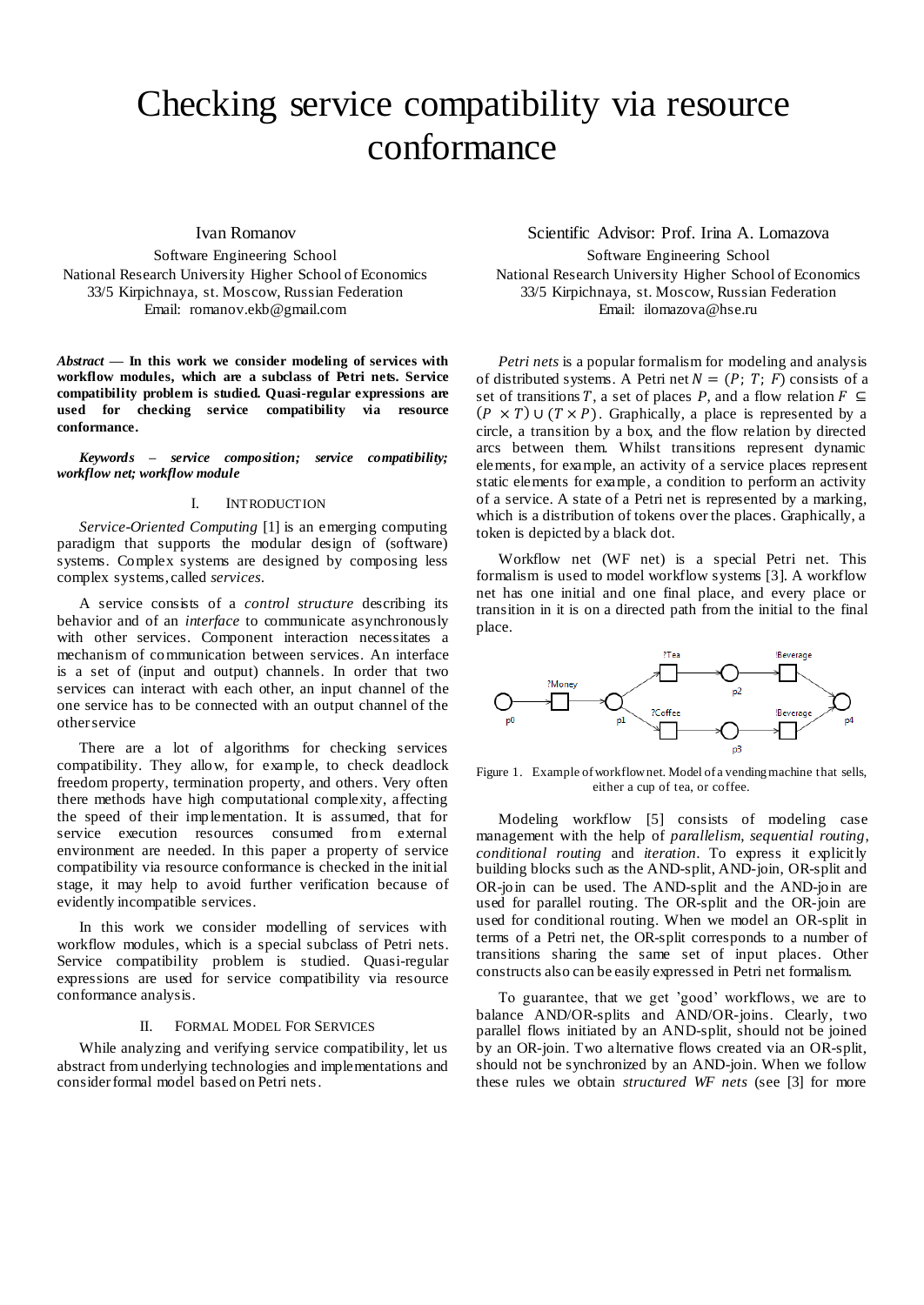details). It is shown there, that structured WF nets are sound by construction.

A stateful service defines an internal process (i.e. activities building its internal structure), and an interface to communicate with other services. To model services we will use a special subclass of Petri nets called workflow module.

A Petri net  $M = (P; T; F)$  is called workflow module [2], [4] if the following conditions hold:

*1)* The set of places is divided into three disjoint sets: internal places  $P^N$ , input places  $P^I$  and output places  $P^O$ .

2) The flow relation is divided into internal flow  $F<sup>N</sup>$  $(P^N \times T) \cup (T \times P^N)$  and communication flow  $F^C$  $(P^I \times T) \cup (T \times P^O)$ .

3) The net  $PM = (P^N; T; F^N)$  is a workflow net.

*4)* No transition is connected both to an input place and an output place.

Within a workflow module M, the workflow net PM is called the internal process of M and the tuple  $\mathcal{I}(M) = (P^I; P^O)$  is called its interface.



Figure 2. Example of a workflow module."Money","Tea","Coffee" are input places, "Beverage" is output place.

Denote structured workflow module (SWFM) as a workflow module, where the net  $PM = (P^N; T; F^N)$  is a structured workflow net.

In this paper we consider the class of services, which can be modeled by SWFM.



Figure 3. Example of service composition

Figure 3 illustrates an example of service composition. It shows situation when customer wants to buy coffee.

## III. SERVICE COMPATIBILITY VIA RESOURCE **CONFORMANCE**

Let S be a finite set. A multiset m over a set S is a mapping  $m: S \rightarrow \mathbb{N}$ , i.e. a multiset may contain several copies of the same element. By  $M(S)$  we denote the set of all finite multisets over S.

Let N is structured workflow module with two disjoint sets  $P<sup>I</sup>$  of input places and  $P<sup>O</sup>$  of output places. Consider some run  $\delta$ , states sequence from initial to final state, of the N. For each run pair of input and output resources  $(R<sub>1</sub>; R<sub>0</sub>)$ , where R  $\mathcal{M}(\mathbb{P}^1)$  and  $\mathbb{R}_0 \subseteq \mathcal{M}(\mathbb{P}^0)$  are defined. Denote  $\rho$  $(R_1; R_0)$  as resource of N [2].

For the considered class of services, let us denote quasiregular expression defining a set of all possible resources for a service. For such type of resources, inner workflow net is structured, therefore, it becomes possible to identify the expression recursively by its structure:

*1*) Expression takes the form  $R_1 \circ R_0$  for atomic net where transition consumes  $R_t$  and produces  $R_0$  resources. Thus, rewrite this expression as

$$
?r_1 \circ ?r_2 \circ ... \circ ?r_k \circ !r_{k+1} \circ !r_{k+2} \circ ... \circ !r_{k+m}
$$

where  $r_1, ..., r_k$  – input resources;  $r_{k+1}, ..., r_{k+m}$  – output resources; If the transition does not produce/consume resources it is denoted as  $\varepsilon$ .

2) For sequential routing  $e_1$ 



Figure 4. Sequential routing.

3) For parallel routing  $e_1$ 



Figure 5. Parallel routing.

4) For selective routing  $e_1 + e_2$ 



Figure 6. Selective routing.

*5*) For iteration  $e_1 + (e_2 \circ e_1)^*$ 



Figure 7. Iteration.